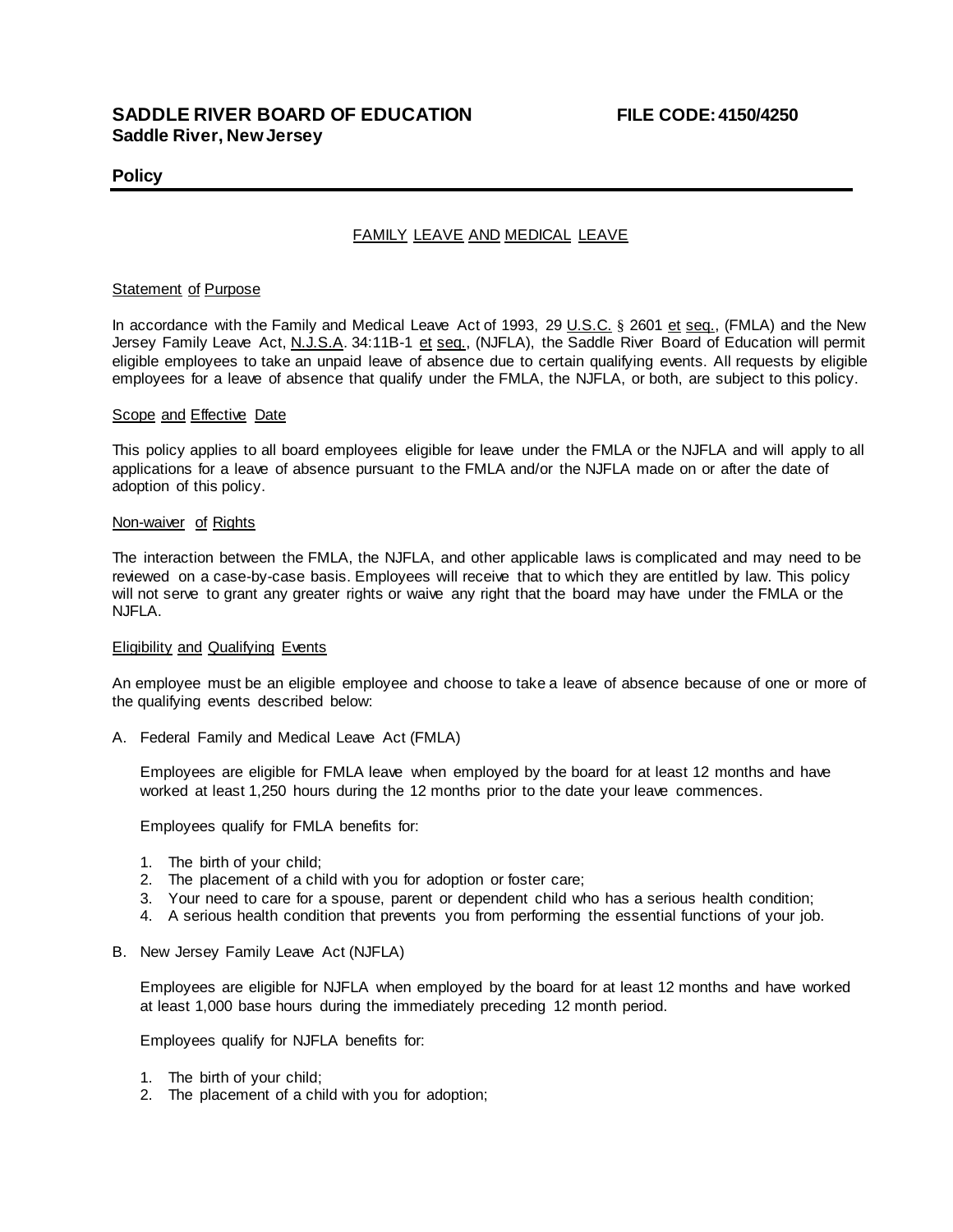3. Your need to care for your spouse, one partner in a civil union couple, parent (including a parent-inlaw) or dependent child who has a serious health condition.

Note: Paid leave and unpaid leave are not included for purposes of calculating the number of hours worked under the FMLA and the NJFLA.

Note: Leave taken for the birth, adoption or placement of a child in foster care must begin within one year of the birth, adoption or placement.

#### Duration of Leave

The amount of leave that may be taken by an eligible employee because of a qualifying event and how the amount of leave is measured depends upon whether the leave is taken pursuant to the FMLA, the NJFLA, or both. The amount of leave available to an employee will be calculated on a "rolling forward" basis. If a leave of absence qualifies pursuant to both statutes, an employee is eligible to take the maximum amount of leave provided by either statute as follows:

A. Federal Family and Medical Leave Act (FMLA)

The 12 month period is measured forward from the first date that FMLA leave is taken; the next 12 month period begins the first time FMLA leave is taken after completion of any previous 12 month period. For example, if a leave begins on February 1, 2013, then up to 4 more workweeks of leave shall be available through January 31, 2014.

B. New Jersey Family Leave Act (NJFLA)

The 24 month period is any 24 months measured from the first date any leave is taken. For example, if four workweeks of leave are taken beginning on February 1, 2012, then up to eight more workweeks of leave may be taken through January 31, 2014.

### Definition of Serious Health Condition

A "serious health condition" is defined as an illness, injury, impairment or physical or mental condition which requires inpatient care in a hospital, hospice or residential medical care facility or continuing medical treatment or continuing supervision by a healthcare provider as described by the FMLA and NJFLA. Serious health condition does include routine physical, eye or dental examinations.

### Advance Notice

In all cases, an employee requesting leave must complete an application for a leave of absence form. If the employee intends to take a leave of absence to care for a family member with a serious medical condition, he or she is required to provide the board with 30 days notice. If the need for the leave of absence is unforeseeable, the employee must notify the board as soon as possible. If the employee does not complete the required forms, or if he or she fails to give the required notice, the board may deny the leave request or delay the commencement of the leave.

### How Leave May Be Taken

Under certain circumstances, leave may be taken intermittently or on a reduced leave schedule. Intermittent leave is leave taken in separate blocks of time due to a single qualifying event. A reduced leave schedule is a leave schedule that reduces your usual number of working hours per workweek or per workday. If a leave of absence is taken due to the birth or adoption of a child, intermittent or reduced leave can only be taken with the approval of the superintendent or his/her designee. A reduced leave schedule will be approved for leaves due to the serious health condition of the employee only if medically necessary. If the leave of absence is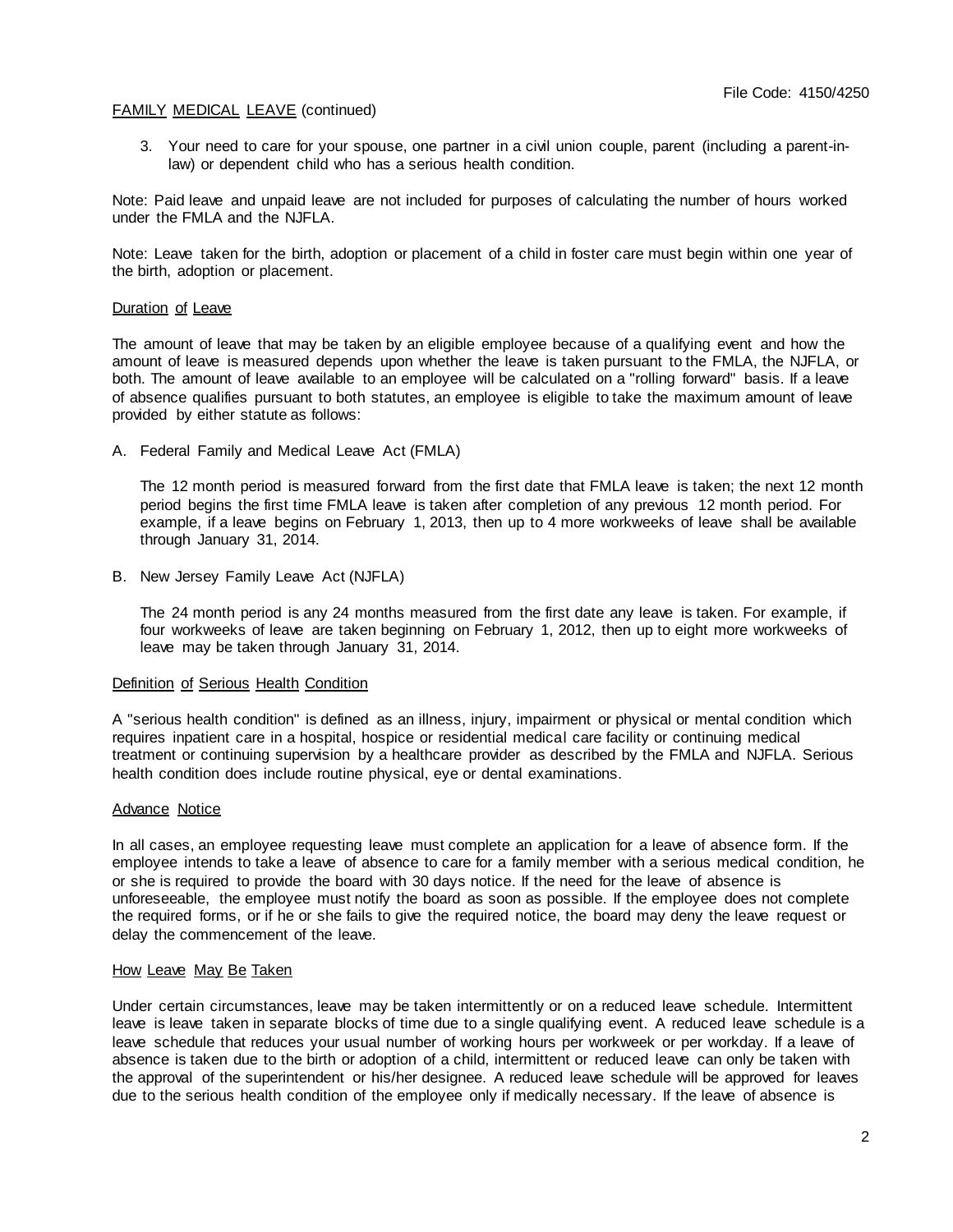needed for a planned medical treatment, the employee must schedule the treatment so as to create minimum disruption to the school district.

Intermittent leave is non-consecutive leave comprised of intervals each of which is at least one but less than twelve weeks (12) weeks within a consecutive twelve month (12) period for each single serious health condition. The board shall approve all requests for medically necessary intermittent leave.

If an employee needs intermittent leave or leave on a reduced leave schedule that is foreseeable based on care of or planned medical treatment for a family member, or if an employee is given approval to take intermittent or reduced schedule leave for the birth of a child or placement of a child for adoption, the employee may be required to temporarily transfer to an available alternative position with equivalent pay and benefits during the period of leave. Additionally, those employees who are employed mainly in an instructional capacity (instructional employees) who request leave that is foreseeable based on a planned medical treatment may be required to take leave for periods of a particular duration or transfer temporarily to an alternative position with equivalent pay and benefits when the employee would be gone for more than 20 percent of the working days during the period of leave. Instructional employees who fail to give 30 days notice of foreseeable leave to be taken intermittently may also be required to take leave of a particular duration, to transfer temporarily to an alternative position, or to delay the taking of leave until the required notice is given.

### Continuity of Instruction

Where applicable, the board reserves the right to require that an instructional employee continue his or her leave until the end of a term if leave begins more than five weeks prior to the end of a term, lasts at least three weeks, and the employee would return during the three-week period prior to the end of the term. If an employee is required to take leave until the end of an academic term, only the period of leave until the employee is ready and able to return to work shall be charged against the employee's leave entitlement. The board has the option not to require the employee to stay on leave until the end of the school term.

### Medical Certification

If the application for a leave of absence is based on a serious health condition of an employee or the serious health condition of a spouse, one partner in a civil union couple, parent or child, the employee must submit an approved medical certification completed and signed by a health care provider. If the medical certification is not timely submitted, the board may deny the leave. The board has the right to require periodic recertifications from the health care provider. The board also may require, at its expense that the employee submit to a medical examination by a health care provider designated by the board concerning the information stated in the medical certification. If the second opinion differs from the first opinion, the board may require that the employee obtain a third opinion from a health care provider chosen jointly by the employee and the board at the board's expense. The third opinion shall be final and binding.

### **Exhaustion of Paid Leave**

An approved leave of absence under the FMLA and the NJFLA is unpaid leave. A nontenured employee must first use and apply all accrued, unused sick (as applicable), vacation or personal days or other paid leave & prior to the commencement of any FMLA or NJFLA leave. Tenured employees have the option to first use and apply all accrued, unused sick (as applicable) vacation or personal days or other paid leave prior to the commencement of any FMLA or NJFLA leave.

Paid leave time does not accrue during unpaid FMLA and NJFLA leave. Similarly, holidays occurring during an FMLA or NJFLA leave of absence will not be paid.

Time taken off by an employee due to an on-the-job injury which is covered by workers' compensation will be charged as FMLA leave. This means that an employee's FMLA 12 workweek entitlement runs concurrently with every absence covered by disability.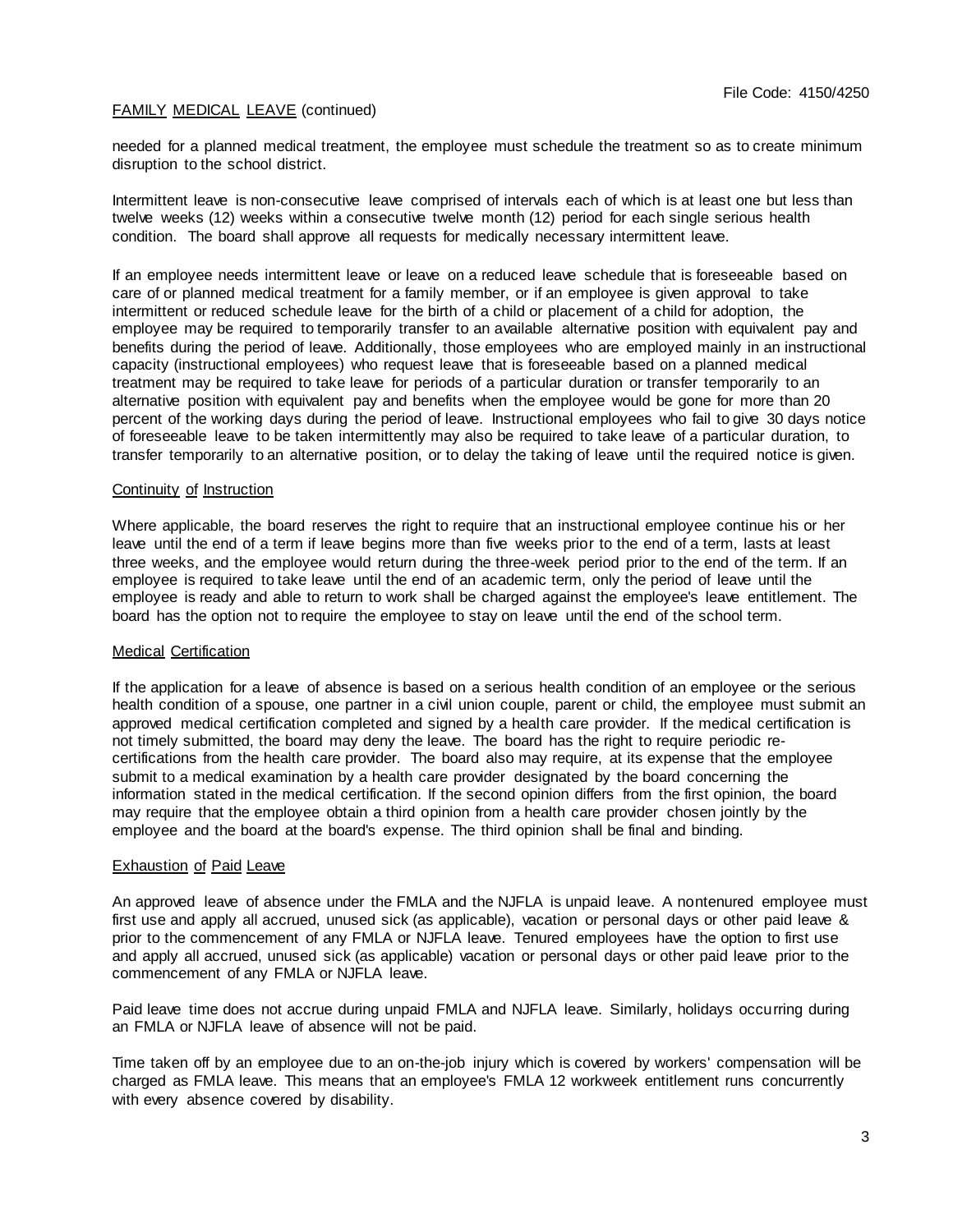#### Continuation of Benefits

During FMLA and NJFLA leave, the board will continue group health care benefits at the level and under the conditions that coverage was provided prior to the commencement of leave. If an employee out on FMLA and/or NJFLA leave normally pays a portion of the premiums for health insurance coverage, these payments will continue during the period of leave. Health insurance coverage will terminate if the employee's premium payment is more than thirty (30) days late. The board will advise employees at least fifteen (15) days prior to termination of coverage. The board retains the right to recover health insurance premiums that it has paid for an employee on leave if the employee fails to return to work, unless the employee does not return because of (a) the continuation, recurrence, or onset of a serious health condition that would entitle the employee to leave, or (b) other circumstances beyond the employee's control.

An employee on an unpaid leave of absence is entitled to retain those employment benefits accrued at the time leave was taken. However, additional employment benefits, such as seniority, will not accrue during leave as provided by law.

#### Spouses Employed by the Board

If a husband and wife are both employed by the board, the aggregate number of workweeks of FMLA leave to which both employees are entitled may be limited to 12 workweeks during any 12 month period if the leave is due to the birth or adoption of a child or to care for a parent who has a serious health condition.

#### Return from Leave

The board may require an employee on leave to periodically report on whether he or she plans to return to work. If the employee wishes to return to work prior to the expiration of the approved leave, the employee must give notice to the superintendent or his/her designee at least five working days prior to the planned return. Additionally, if the employee wishes to return to work later than the expiration of the approved leave, the employee must give notice to the superintendent or his/her designee at least five working days prior to the date the approved leave was scheduled to conclude. The employee may be permitted to return to work prior to the expiration of the leave if the superintendent or his/her designee determines that it will not cause an undue hardship to the board.

If FMLA leave was taken because of an employee's own serious health condition, the board may require that the employee provide a certificate from his or her treating health care provider which states that the employee is able to resume working.

If the employee does not return to work at the expiration of an approved leave, the employee will be considered to have voluntarily resigned his or her employment with the board.

#### Restoration to Position

When an employee returns from leave, the employee will be restored to the same or to an equivalent position, with equivalent pay and benefits to the extent required by law. However, in no event shall the board be obligated to extend a non-tenured employee's unpaid leave of absence beyond the contract year for which the employee is employed. Additionally, an employee is not entitled to restoration to a position or an equivalent position where that employee would not otherwise be employed at the time reinstatement is requested (e.g., expiration of contract, layoff). The board can also deny restoration where an employee is unable to work at the conclusion of the 12-week leave period or where an employee gives an unequivocal notice of his or her intent not to return to work after FMLA/NJFLA leave.

## Coordination of FMLA and NJFLA Leaves